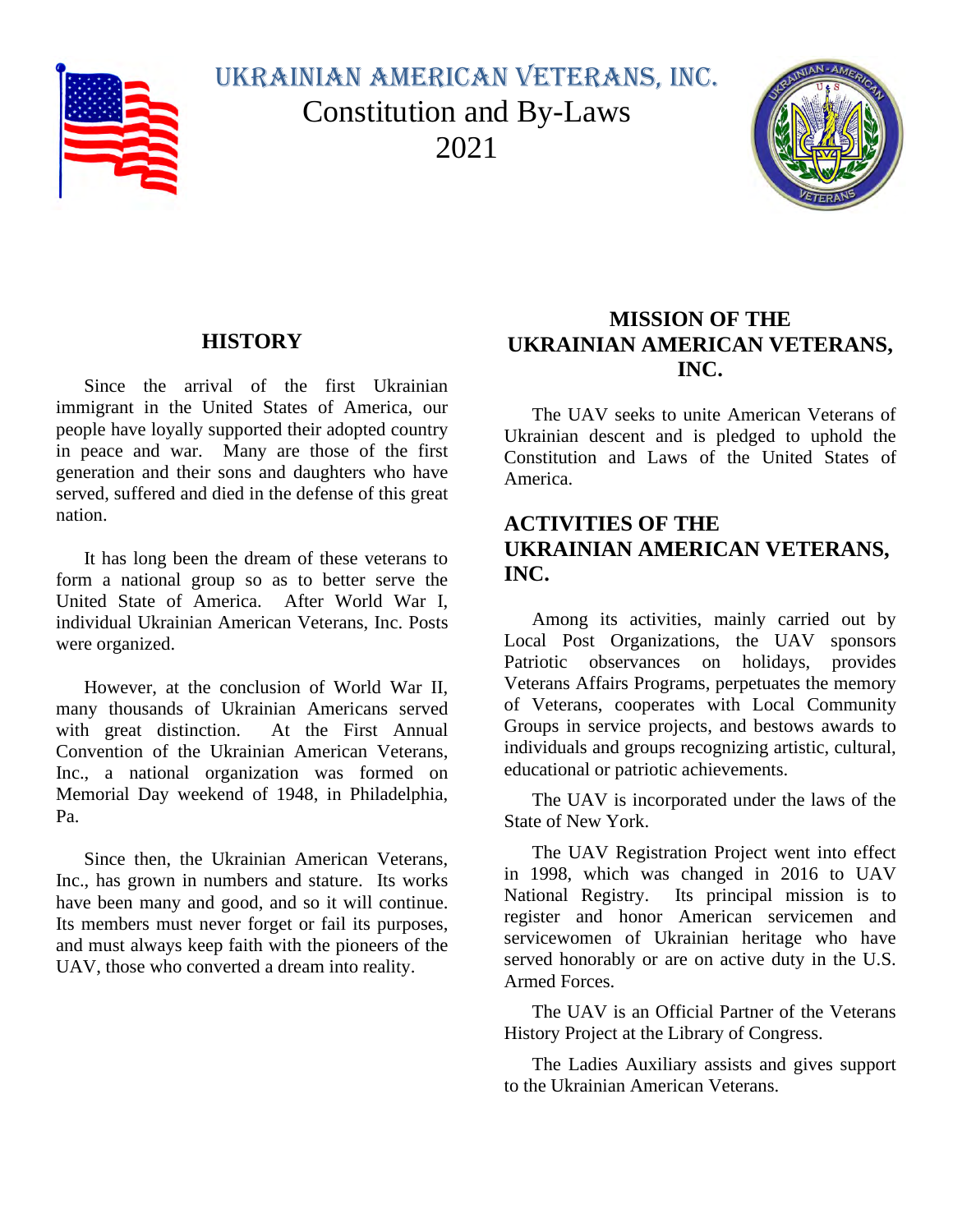# <span id="page-1-0"></span>**CONSTITUTION of the UKRAINIAN AMERICAN VETERANS, INC.**

# <span id="page-1-1"></span>**PREAMBLE**

*WE, THE AMERICANS OF UKRAINIAN DESCENT, WHO SERVED IN THE ARMED FORCES OF THE UNITED STATES OF AMERICA, IN ORDER THAT WE MAY BE UNITED BY A SPIRIT OF COMRADESHIP, FIDELITY AND PATRIOTISM, TO BETTER OURSELVES AND OUR COUNTRY, DO ORDAIN AND ESTABLISH THIS CONSTITUTION FOR THE UKRAINIAN AMERICAN VETERANS, INC.*

#### **ARTICLE I Name**

<span id="page-1-3"></span><span id="page-1-2"></span>The name of this organization shall be the UKRAINIAN AMERICAN VETERANS, Inc.

# **ARTICLE II Objectives**

The objectives and purposes of this organization are:

- a) To unite, strengthen, and preserve in comradeship, all American Veterans of Ukrainian descent.
- b) To perpetuate the memory and deeds of our comrades who gave their lives to secure, for us, the blessings of Liberty.
- c) To foster and perpetuate our American way of life.
- d) To uphold the Constitution and Laws of the United States of America.
- e) To guard and defend the United States of America from all her enemies.
- f) To promote a spirit of peace and goodwill amongst all the peoples on earth.
- g) To preserve the principles of Justice, Liberty and Democracy for ourselves and our posterity.
- h) To assist all comrades in distress as well as all the widows and orphans of our fallen comrades.
- i) To maintain the Ukrainian identity in a status of high esteem and respect in these, our United States.
- j) To provide scholarships to students who are descendants of or related to Ukrainian American veterans.

#### **ARTICLE III Seal, Emblem and Flag**

#### <span id="page-1-5"></span><span id="page-1-4"></span>**Section 1 – Seal and Emblem**

The official seal and emblem of the Ukrainian American Veterans, Inc. shall be the only one authorized for use by any Post or State Department.

#### <span id="page-1-6"></span>**Section 2 - Flag**

An official flag has been adopted by the Ukrainian American Veterans, Inc. Each Post and State Department may design its own (provided that its colors are only Blue and Gold) as prescribed by the UAV procedures and operations manual.

#### <span id="page-1-7"></span>**Section 3 - Display**

Each Post, State Department and the National Headquarters shall have an American, POW/MIA and Ukrainian Flag which shall be displayed according to the UAV procedures and operations manual. The American Flag must always be displayed whenever the Post, State Department or the UAV National Banner is displayed.

#### **ARTICLE IV National Newsletter**

<span id="page-1-8"></span>There shall be but one official newsletter of the Ukrainian American Veterans, Inc. and it shall be issued by the National Publications Editor.

# **ARTICLE V Federal Charter**

<span id="page-1-9"></span>DELETED.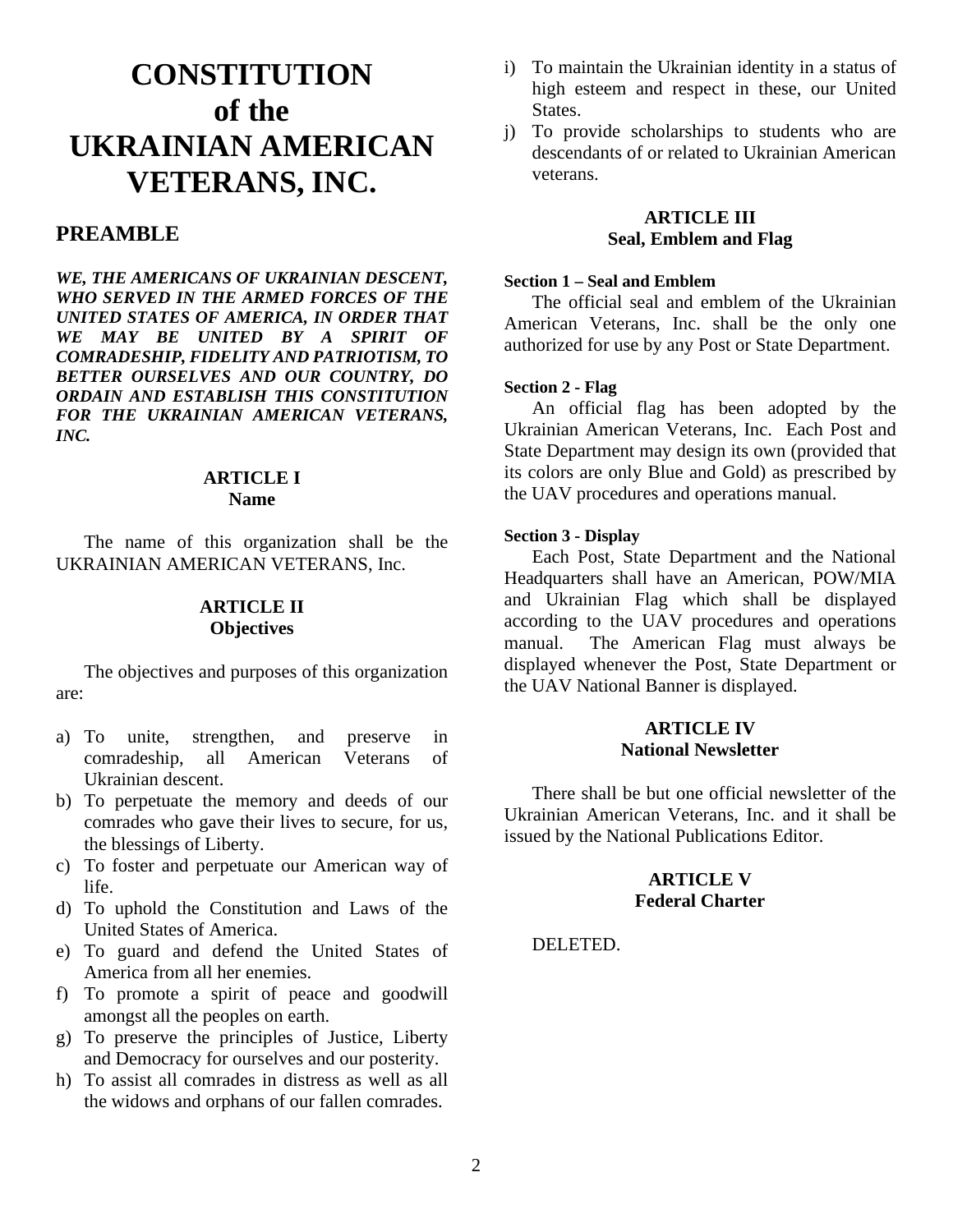# **ARTICLE VI Eligibility**

#### <span id="page-2-1"></span><span id="page-2-0"></span>**Section 1 - Veteran**

Any person of Ukrainian descent shall be eligible for membership in the Ukrainian American Veterans, Inc. if such person has served in the Armed Forces of the United States and has been honorably discharged.

#### <span id="page-2-2"></span>**Section 2 - Spouse**

Any person who is not of Ukrainian descent, but who meets other requirements of Section 1 and is married to a person of Ukrainian descent will be eligible for full membership in the Ukrainian American Veterans, Inc.

# <span id="page-2-3"></span>**Section 3 – Members-at-Large**

Any person who meets the eligibility for membership in the Ukrainian American Veterans, Inc. but who resides in a locality where there is no established Post may apply as a Member-at-Large. An application will be submitted to the National Executive Board for final approval. A Member-at-Large shall be entitled to all rights and privileges. Members-at-Large should join a member Post in their location.

# **ARTICLE VII State and Post Organization**

#### <span id="page-2-5"></span><span id="page-2-4"></span>**Section 1 – Departments and Posts**

The Ukrainian American Veterans, Inc. shall be organized in Departments and each State Department in Posts. There shall be one Department in each State and in the District of Columbia. The National Executive Board may establish Posts in the territorial and insular possessions of the United States and in foreign countries.

#### <span id="page-2-6"></span>**Section 2 - State Department**

a) A State Department may be organized by two or more Ukrainian American Veteran, Inc. Posts. The State Department must petition the National Executive Board for a charter. Upon approval of the National Executive Board, a charter shall be issued, signed by the National Commander and the National Adjutant.

- b) Each State Department shall have a department commander, a department adjutant and such other officers as shall be determined by the state department. The department in no event shall invade the prerogatives now vested either in the post or national organization.
- c) To start a new state department all the members of every post in the state shall be eligible to vote for the State Department officers. Every member must be notified a minimum of 90 days in advance by mail, to be mailed out by the National Executive Board.
- d) Every member must be notified a minimum of 90 days in advance that a State Department is being started or activated. The first notification will include names of the members who want to run for State Department. A response sheet will be included to be returned with any eligible member who would want to run for office. Ballots will be prepared by the NEB and mailed out to the eligible members to cast their ballot. The NEB will count the ballots. A majority of respondents is required to validate the selection of state department officers.
- e) A state department board must meet at least once per year and submit a written report to the National Adjutant.
- f) A state department board shall be elected every two years. If there is no election, all positions are vacant until the next elections. The NEB shall notify all the members in the state by mail 90 days before elections.
- g) To reactivate a state department the rules governing the election for a new state department officers pursuant to the previous paragraphs creating a new state department will be followed.

#### <span id="page-2-7"></span>**Section 3 - Post Organization**

- a) The minimum membership of a Post shall be five (5) veterans in any community.
- b) A Post shall apply for a charter to the Executive Board of the State Department. Said application must be properly executed by the members of the Post. The State Department must approve the application and forward said application to the National Executive Board for final approval. The charter shall then be countersigned by the National Commander and the National Adjutant before being issued to the Post.
- c) No Post shall be named after any living person.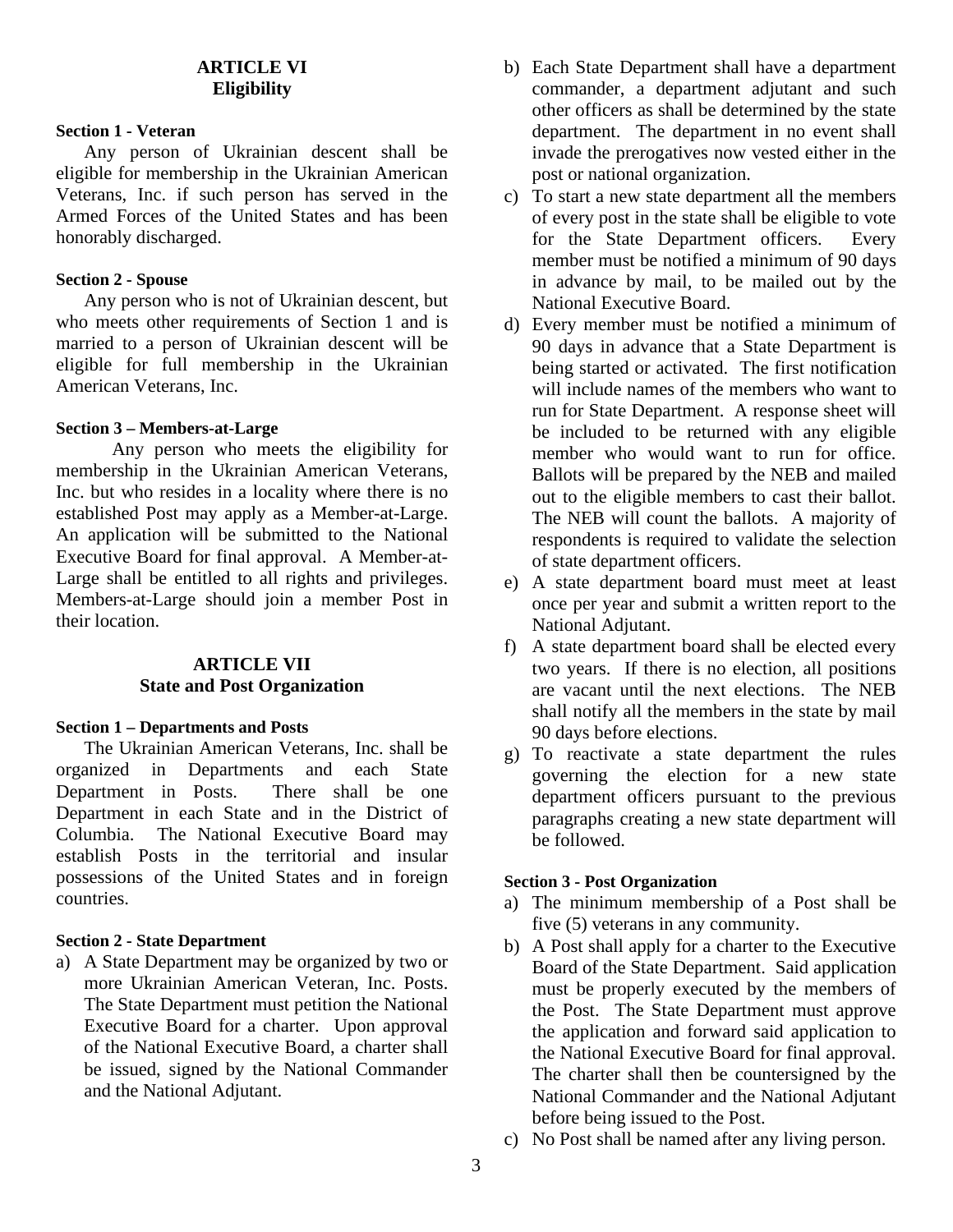- d) Each Post shall be the judge of its own membership subject to the State Department and National Constitution and By-Laws.
- e) Each newly formed Post shall be numbered consecutively with no exception.

#### <span id="page-3-0"></span>**Section 4 - Dues**

Each State Department and Post shall determine its own dues.

#### <span id="page-3-1"></span>**Section 5 – Constitution and By-Laws**

Each State Department and any Post may prescribe its own Constitution and By-Laws as long as it is not in conflict with the National Constitution and By-Laws.

#### **ARTICLE VIII UAV National Ladies Auxiliary**

# <span id="page-3-3"></span><span id="page-3-2"></span>**Section 1 - Authorization**

The Ukrainian American Veterans, Inc. authorizes the establishment of an Auxiliary organization to be known as the UAV National Ladies Auxiliary.

#### <span id="page-3-4"></span>**Section 2 - Jurisdiction**

The UAV National Ladies Auxiliary shall be under the jurisdiction of the National Executive Board of the Ukrainian American Veterans, Inc.

#### <span id="page-3-5"></span>**Section 3 - Elections**

The Auxiliary shall meet and hold election of officers in conjunction with the National Convention of the Ukrainian American Veterans, Inc.

# **ARTICLE IX Delegation of Authority**

#### <span id="page-3-7"></span><span id="page-3-6"></span>**Section 1 – Legislative Body**

The Legislative Body of the UKRAINIAN AMERICAN VETERANS, INC. shall be the NATIONAL CONVENTION, which shall meet annually at a time and place to be fixed by the preceding National Convention.

#### <span id="page-3-8"></span>**Section 2 – Administrative Body**

The ADMINISTRATIVE BODY of the UKRAINIAN AMERICAN VETERANS, INC. shall be vested in the NATIONAL EXECUTIVE BOARD.

# **ARTICLE X Finance**

#### <span id="page-3-10"></span><span id="page-3-9"></span>**Section 1 - Revenue**

The revenue of the UKRAINIAN AMERICAN VETERANS, INC. shall be derived from the annual membership and from such other sources as may be approved by the National Executive Board.

#### <span id="page-3-11"></span>**Section 2 - Dues**

The amount of such annual dues shall be determined by each National Convention for the following two (2) years.

#### <span id="page-3-12"></span>**Section 3 – Dues Collection**

The per capita dues shall be collected by each Post. Said per capita amount with an accompanying list of current names, addresses and phone numbers for whom the per capita is being submitted must be sent to the National Finance Officer with copies submitted to the National Commander, the State Department and National Public Relations/ Publications Officer.

#### <span id="page-3-13"></span>**Section 4 – Dues Payment Deadline**

The per capita dues and Post registration shall be due and payable on or before April 15th of each year to the National Finance Officer.

#### **ARTICLE XI Amendments**

#### <span id="page-3-15"></span><span id="page-3-14"></span>**Section 1 – Amendments without Prior Notice**

This Constitution may be amended at any National Convention without notice when properly moved and voted unanimously by the registered delegates present at the convention.

#### <span id="page-3-16"></span>**Section 2 – Proposed Amendments**

A proposed amendment submitted by the Constitution and By-Laws Committee to the convention shall require two-thirds (2/3) vote of the delegates present for adoption.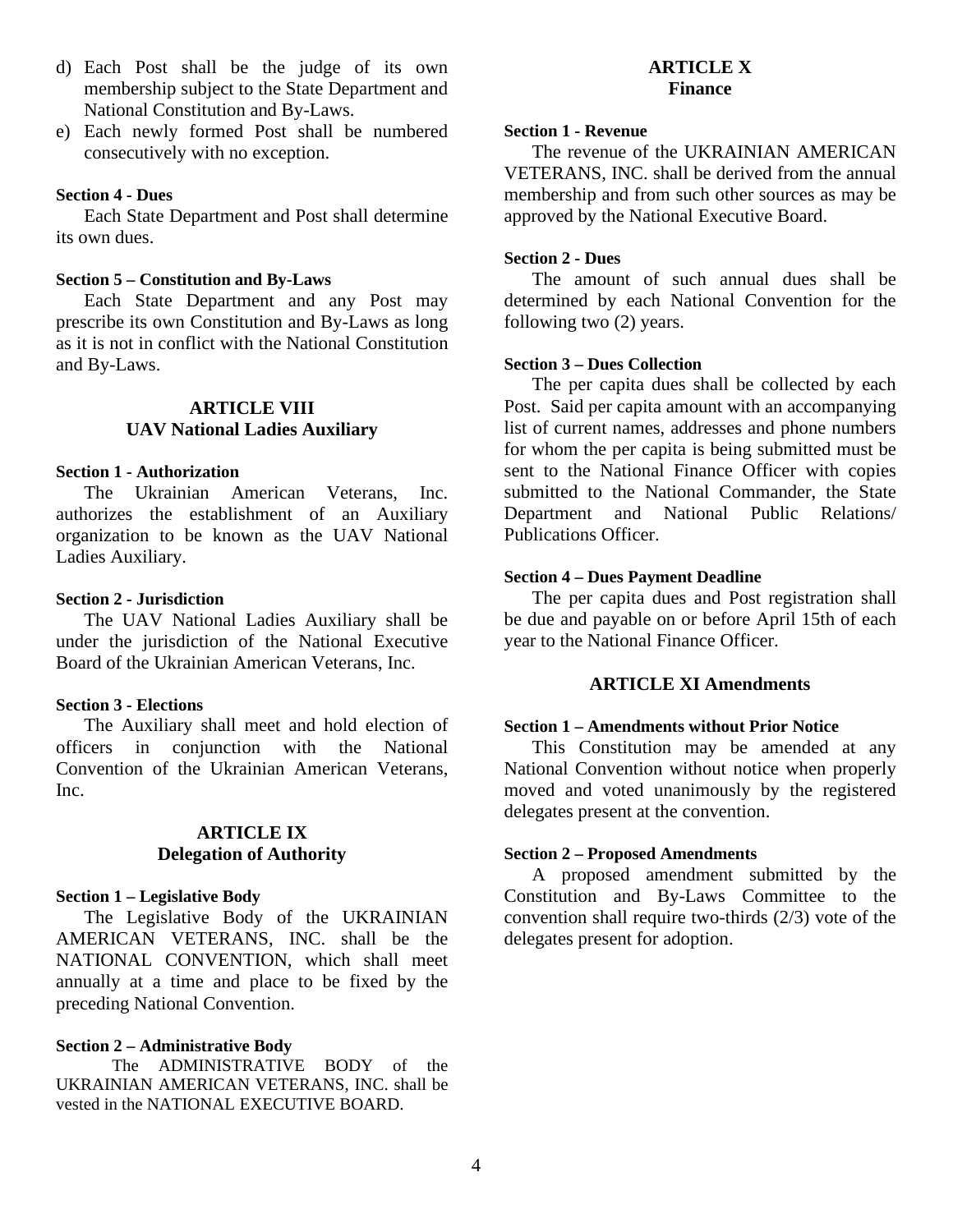#### <span id="page-4-0"></span>**Section 3 - Constitution and By-Laws Committee**

A Post or State Department, must submit their proposed amendments to the Constitution to the National Judge Advocate at least 60 days before the National Convention. The National Judge Advocate shall prepare and present to the Constitution and By-Laws Committee of the National Convention such recommendations made by the Posts and/or State Departments for discussion, and if merited, presentation before the delegates of the Convention for a vote.

# <span id="page-4-1"></span>**BY-LAWS of the Ukrainian American Veterans, Inc.**

#### **ARTICLE I National Convention**

#### <span id="page-4-3"></span><span id="page-4-2"></span>**Section 1 - Elections**

- a) The National Convention shall elect the National Executive Board from the delegation present at the National Convention.
- b) A candidate for any National Executive Board position must be physically present at said Convention to be considered for nomination. No proxy shall be allowed, except in extenuating circumstances, in which case the Nominating Committee will make the decision.
- c) In determining the selection of candidates for National Office during a said National Convention, the Nominating Committee will give consideration to provide a fair, equitable and geographic distribution of officers among UAV Posts.
- d) Except for appointed members of the National Executive Board, to qualify for election to the National Executive Board the candidate must have been a member of the Ukrainian American Veterans, Inc. for twelve (12) months.

#### <span id="page-4-4"></span>**Section 2 - Delegates**

- a) A delegate and the alternate shall be members in good standing of their respective Post. They shall be members of the Ukrainian American Veterans, Inc. for at least twelve (12) consecutive months prior to the National Convention and their current dues must have been paid at least thirty (30) days prior to the National Convention.
- b) b) Each registered delegate shall be entitled to one (1) vote and must be present on the convention floor to cast his/her vote. Alternates shall act only in the absence of a delegate. Alternates shall have all the privileges of a delegate.
- c) Each member of the National Executive Board, as defined by Article II of these bylaws, shall be entitled to one (1) vote at the National Convention. Members of the National Executive Board may not vote more than once by virtue of being a delegate or holding another position within the organization. Members of the National Executive Board may not appoint a proxy.

#### <span id="page-4-5"></span>**Section 3 – Additional Delegates**

- a) In addition to the Post Commander, each Post shall be entitled to three (3) delegates for the first twenty (20) members, and one (1) additional delegate for each ten (10) members or any part thereof after the first twenty (20) and to one (1) alternate for each delegate.
- b) In addition to the National Vice Commander who represents them at the National Convention, Members-at-Large shall be entitled to three (3) delegates for the first (20) members, and one (1) additional delegate for each ten (10) members or any part thereof after the first twenty (20) and one (1) alternate for each delegate.

#### <span id="page-4-6"></span>**Section 4 – Delegate Registration**

The names of all delegates and alternates shall be filed with the National Executive Board at least thirty (30) days prior to the National Convention.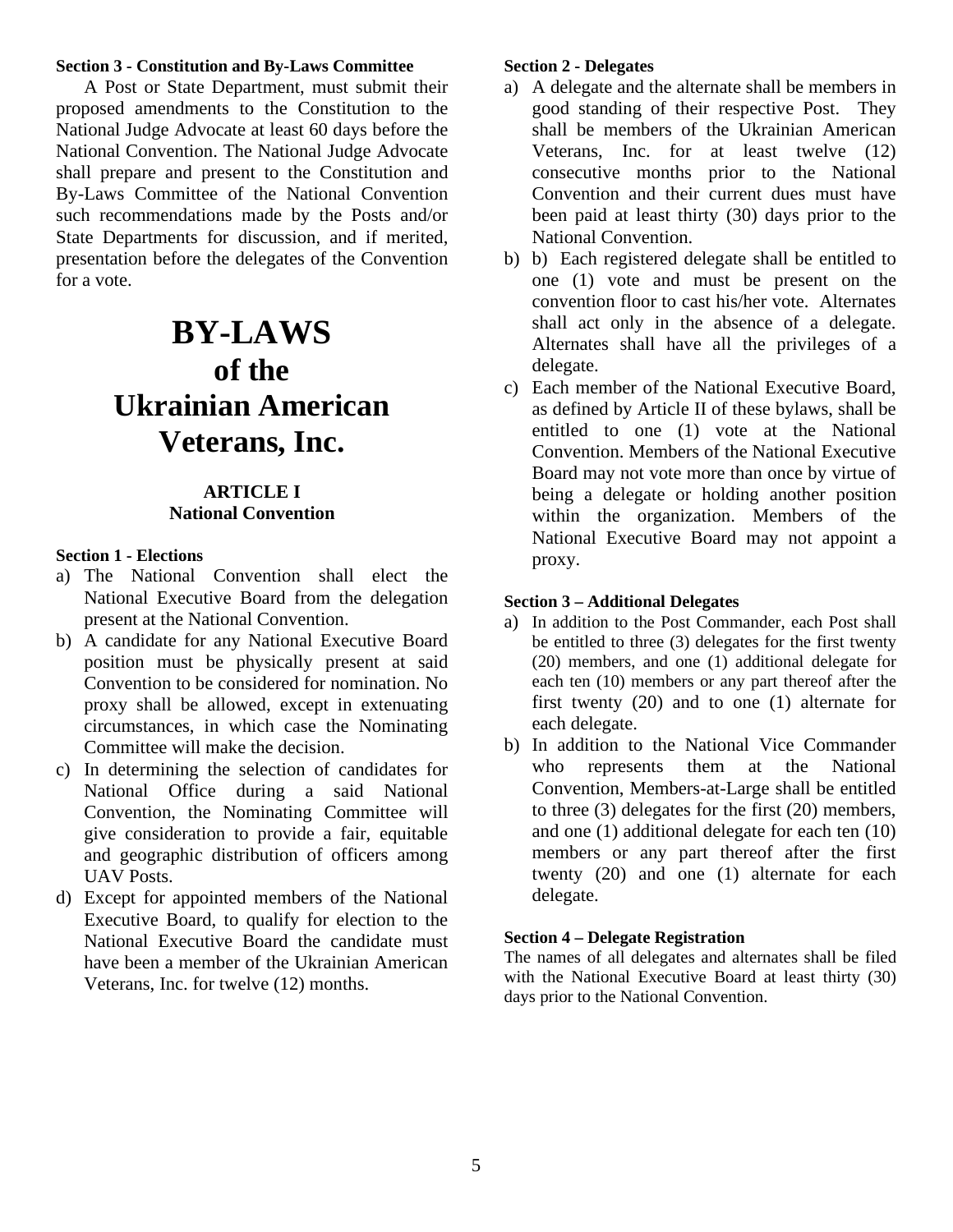#### <span id="page-5-0"></span>**Section 5 - Quorum**

A quorum shall exist at a National Convention when forty percent (40%) of all duly registered delegates are present and fifty percent (50%) of all Ukrainian American Veterans, Inc. Posts in good standing are present.

#### <span id="page-5-1"></span>Section **6 - Voting**

Voting at the National Convention shall be by "Closed Ballot" on positions for the National Executive Board unless the candidate is unopposed.

Voting on all other matters will be determined by the National Convention to be by closed vote, voice vote, show of hands or a roll call vote.

#### <span id="page-5-2"></span>**Section 7 –Voting**

A majority vote shall be binding except when otherwise stated in the Constitution or By-Laws.

#### <span id="page-5-3"></span>**Section 8 – Committees**

Each member Post in good standing shall select one delegate to serve on such committees as prescribed by the National Commander. The Committees will be chaired by the Board Members responsible or appointed by the National Commander. The Chairperson will submit a written report to the Convention.

#### <span id="page-5-4"></span>**Section 9 – Nominations and Voting**

- a) All Post Commanders, State Commanders and Past National Commanders shall be on the nominating committee. The National Commander shall appoint a Past National Commander as chairperson of the Nominating Committee. He/she shall submit a written report of the nominees for each elected office to the Convention body.
- b) Additional nominations may be made from the convention floor.
- c) A majority of all votes cast shall be necessary for any elective office. In the event no one candidate receives 50% plus 1 of the votes, then the highest two (2) candidates shall be the only candidates to be voted for the second ballot.
- d) A Post Commander can designate a member of his/her Post to represent him/her if he/she cannot make it to the Convention. Such designation must be made in writing prior to the UAV National Convention.

# **ARTICLE II National Executive Board**

#### <span id="page-5-6"></span><span id="page-5-5"></span>**Section 1 - Elections**

The National Executive Board shall be elected at the National Convention. The election of the national executive board shall be held every other year beginning with 2008.

#### <span id="page-5-7"></span>**Section 2 - Officers**

- a) The elected National Executive Board shall consist of a National Commander, National Vice-Commander, National Finance Officer, National Judge Advocate, National Quartermaster, National Welfare Officer, National Scholarship Officer, National Service Officer/Chaplain, National Historian and National Public Relations/ Publications Officer, National Webmaster, National Registration Officer and National Monument Officer.
- b) The National Adjutant shall be approved by the National Executive Board upon the nomination of the National Commander with full privileges, and may be removed by the National Executive Board.
- c) The Immediate Past National Commander shall be a member of the National Executive Board with full privileges until the elected National Commander he/she preceded steps down.

#### <span id="page-5-8"></span>**Section 3 – Past National Commanders**

- a) All Past National Commanders prior to 1992, while in good standing in their respective posts, shall be members of the National Executive Board for life, with the right to vote and are delegates for life to all National Conventions with the right to vote.
- b) All Past National Commanders after 1992, by virtue of their past high office, shall have the privilege of being delegates to all National Conventions with the right to vote, providing they are in good standing with their respective Post.

#### <span id="page-5-9"></span>**Section 4 – Commanders**

- a) All State Department Commanders shall be exofficio members of the National Executive Board with the right to vote.
- **b)** Each State Department Commander and each Post Commander, or their proxy, shall be entitled to a vote at the National Convention.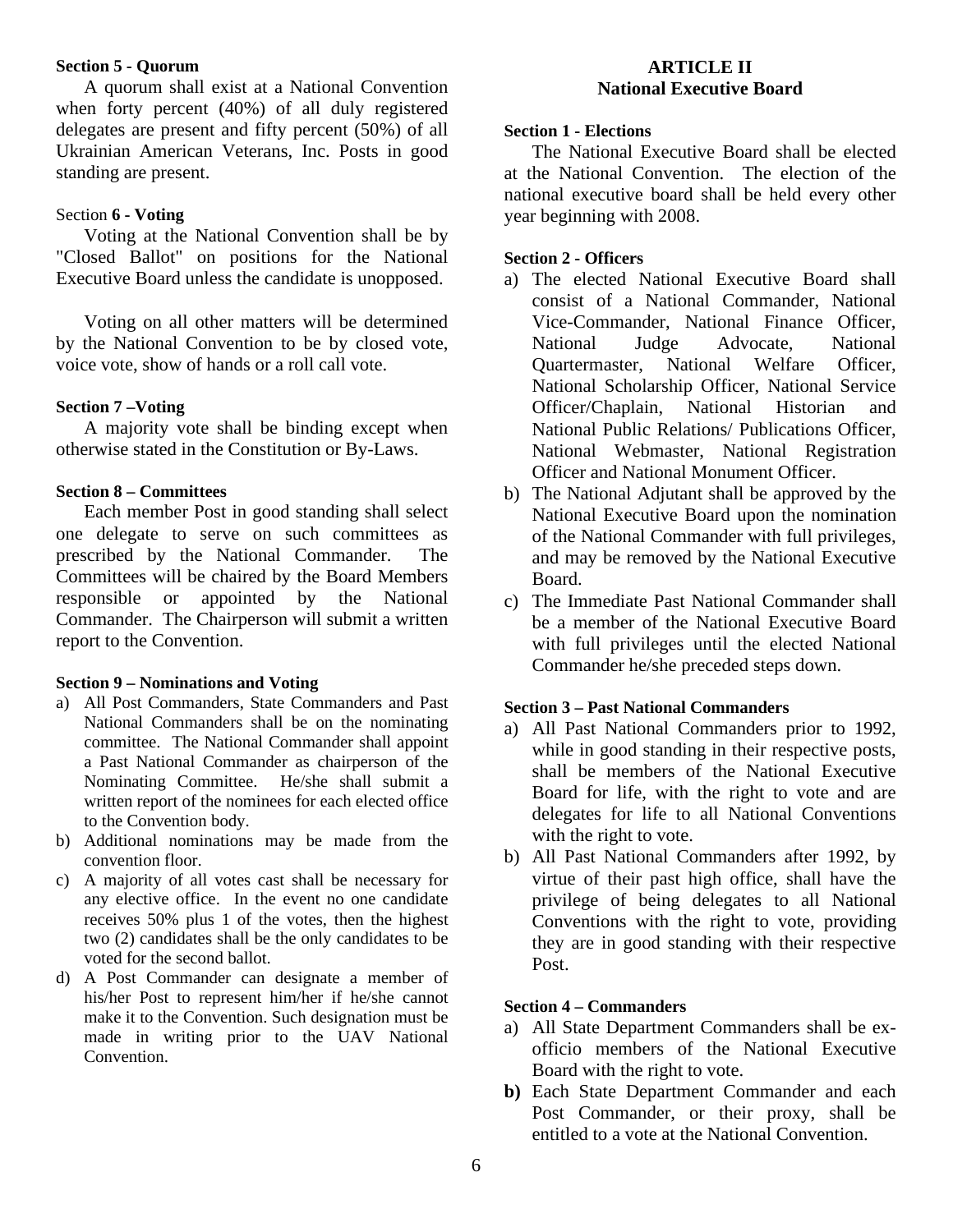#### <span id="page-6-0"></span>**Section 5 - Term**

The elected members shall be members of the National Executive Board and shall serve for a term of two (2) years and shall be eligible to succeed themselves until a successor is elected

# <span id="page-6-1"></span>**Section 6 - Vacancies**

Vacancies in the elected offices, occurring between National Conventions shall be filled by the majority vote of the National Executive Board.

#### <span id="page-6-2"></span>**Section 7 – Other Officers**

The National Executive Board may appoint a National Provost Marshal and such other officers as necessary.

#### <span id="page-6-3"></span>**Section 8 - Committees**

- a) There shall be the following standing committees: National Welfare Committee, National Scholarship Fund, Constitution and By-Laws Committee and Auditing Committee. The committees shall consist of such members of the Ukrainian American Veterans, Inc. as the National Executive Board may from time to time determine. Appointments to such committees shall be made by the Committee Chairperson with the approval of the National Executive Board. The term of office of each member of such committees shall be two  $(2)$ years or as deemed necessary.
- b) The Auditing Committee shall be appointed at the National Convention. It shall consist of not less than two people.
- c) The National Executive Board is empowered to create such other special committees as deemed necessary.

#### <span id="page-6-4"></span>**Section 9 - Removal**

Any National Executive Board member or appointed National Officer removed from office for cause shall not be eligible to hold any National Office for the next three (3) years.

#### <span id="page-6-5"></span>**Section 10 - Meetings**

a) The National Executive Board shall meet within twenty-four (24) hours after the adjournment of the National Convention in which they were elected.

- b) The National Executive Board shall meet and/or hold a telephone conference every three (3) months but may hold monthly meetings if required or necessary.
- c) Special meetings may be held upon reasonable notice by the National Commander or by written request of fifty percent (50%) of the National Executive Board.
- d) Any elected National Executive Board member who fails to attend two (2) National Executive Board meetings without acceptable excuses, shall be automatically removed from office. The National Executive Board shall then fulfill the vacancy for the unexpired term.
- e) Only the elected National Executive Board officers, the National Adjutant and the Immediate Past National Commander shall be reimbursed mileage and lodging expenses as prescribed by the National Executive Board.

#### <span id="page-6-6"></span>**Section 11 - Quorum**

Fifty percent (50%) of the members of the National Executive Board who were duly elected by the National Convention shall constitute a quorum, including those participating via teleconference.

#### <span id="page-6-7"></span>**Section 12 – Finance Committee**

The National Commander shall appoint, subject to ratification by the National Executive Board, a National Finance Committee to be composed of three (3) members, who shall serve until the adjournment of the next succeeding National Convention. The National Commander and the National Finance Officer shall be ex-officio members of said committee. The National Finance Committee shall be charged with the preparation of the yearly budget, and such other duties as shall be prescribed by the National Executive Board.

#### <span id="page-6-8"></span>**Section 13 – Other Officers**

The National Executive Board shall provide for the appointment and employment of such subordinate officers and employees as may be needed for the administration of the affairs of the Ukrainian American Veterans, Inc. and prescribe their duties.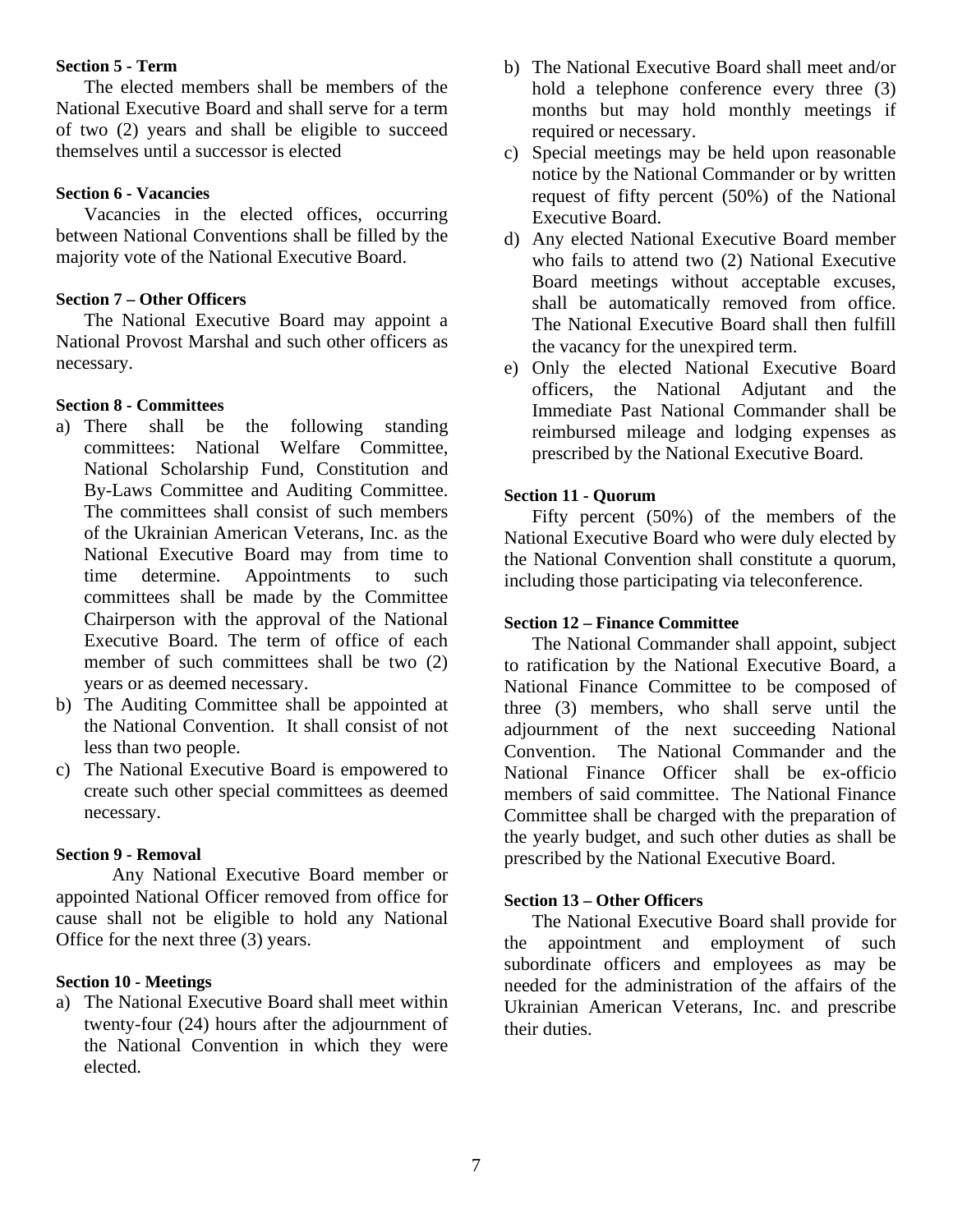#### <span id="page-7-0"></span>**Section 14 – Eligibility and Conduct**

All questions affecting the election eligibility and conduct of National, State or Post officers shall be referred to and resolved by the National Executive Board.

#### **ARTICLE III Duties of Officers**

#### <span id="page-7-2"></span><span id="page-7-1"></span>**Section 1 – National Commander**

The National Commander shall be the executive head of the Ukrainian American Veterans, Inc., with full power to enforce the provisions of the National Constitution, National By-Laws, and the will of the National Convention. He/she shall be the Chairperson of the National Convention, and the National Executive Board. He/she shall appoint all necessary committee chairpersons subject to the ratification of the National Executive Board, and shall perform such other duties as are usually incidental to the office. He/she shall be a member of all the National Committees and may, when deemed necessary, require reports from any and all such committees. He/she shall approve and sign all orders drawn of the National Organization for the disbursement of money and co-sign and countersign all contracts and documents in the name of the organization. He/she will approve the use of the UAV Logo for external use. He/she will approve the use of the good name of the UAV for all seminars, conferences, and other public event and concerts sponsored by posts or state departments. His/her term shall be for two (2) years.

#### <span id="page-7-3"></span>**Section 2 - National Vice-Commander**

The National Vice-Commander shall act as the representative of the National Commander on all matters referred to him/her and shall at the National Commander's request, or in his/her absence, preside over the meetings of the National Executive Board or National Convention. He/she shall perform such other duties as are usually incidental to the office. The National Vice-Commander shall, upon the death, resignation, or removal, of the National Commander, assume the position of the National Commander for the remainder of the term. The National Vice-Commander is responsible for planning, organizing, and directing a program that ensures individual member retention and growth in post individual membership. He/she shall lead efforts to recruit new members, conduct membership-building programs and process membership applications. The National Vice-Commander shall be charged with the duty of organizing new Posts wherever and whenever possible and shall be charged with the recruitment of Members-at-Large. The National Vice-Commander shall be the Chairperson of the Membership Committee at the National Convention. The National Vice-Commander shall investigate all complaints against Posts and Departments, as well as visit as many Posts and Departments as necessary for the purpose of recommending ways and means of expanding the membership of such Posts and Departments. His/her term shall be for two (2) years.

#### <span id="page-7-4"></span>**Section 3 - National Adjutant**

The National Adjutant shall keep the minutes of the meetings of the National Executive Board and of the National Convention; prepare the Minutes of the National Convention within sixty (60) days after the closing of the Convention and mail them out to all the Members of the National Executive Board, all of the Post Commanders, State Commanders and Past National Commanders, delegates and anyone who shall submit in writing a request for the Convention Minutes. Ensure that all notices are given in writing at least thirty (30) days prior to National Executive Board Meetings to all Post Commanders, State Commanders and Past National Commanders; and, in general, perform all the duties incidental to the office of the National Adjutant. His/her term shall be for two (2) years.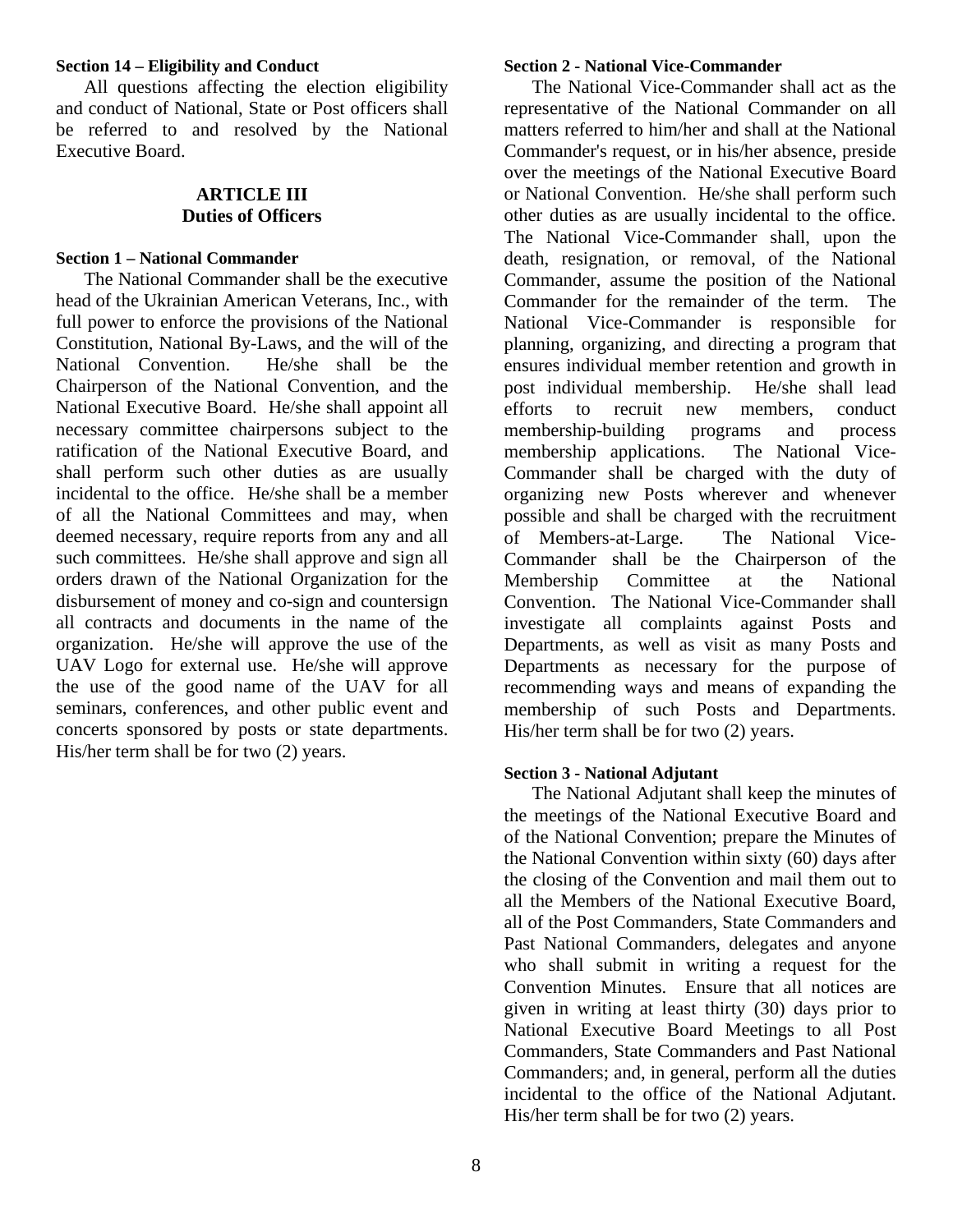#### <span id="page-8-0"></span>**Section 4 - National Finance Officer**

The National Finance Officer shall be the custodian of the funds of the National Organization, and shall make reports upon the condition of the national treasury when called for by the National Commander. The National Finance Officer shall furnish a surety bond as hereinafter prescribed. He/she shall submit written financial reports to the National Executive Board and a biennial written report to the National Convention. He/she shall perform such other duties as are usually incidental to the office. His/her term shall be for two (2) years.

#### <span id="page-8-1"></span>**Section 5 - National Judge Advocate**

The National Judge Advocate shall advise the National Officers and the National Executive Board on all legal matters, including the construction and interpretation of the National Constitution and By-Laws and shall perform such other duties as are usually incidental to the office. The National Judge Advocate shall chair the Constitution and By-Laws Committee at the National Convention. His/her term shall be for two (2) years.

#### <span id="page-8-2"></span>**Section 6 - National Service Officer/Chaplain**

The National Service Officer shall advise and inform the State and Post Service Officers of existing veteran's benefits and rights, who in turn shall assist ill, disabled and needy veterans in obtaining them. He/she shall assist disabled and physically handicapped veterans, of all wars and conflicts of the United States in qualifying for compensation or pension; he/she shall assist widows and veteran's dependents in obtaining compensation or pension benefits, death and burial benefits, educational assistance and other miscellaneous benefits. He/she shall gather information as to the service activities and programs of the State Departments and Posts for inclusion into the Annual Report, as well as such duties as pertain to the office.

The National Chaplain shall perform such divine non-sectarian services as may be necessary adhering to such ceremonial rituals as may be recommended by National Executive Board. He/she shall formulate, promote and assist in all matters pertaining to the welfare of all the members as a group, and individually, whenever possible. He/she shall be the chairperson of the Ritual Committee. He/she shall perform such other duties as shall be assigned to him/her by the National Commander, as well as such duties as pertain to the office. His/her term shall be for two (2) years.

#### <span id="page-8-3"></span>**Section 7 - National Historian**

The National Historian shall collect from year to year all records and data of value and interest for the National Headquarters of the Ukrainian American Veterans, and shall compile during his/her term of office a complete history of the year's activities. He/she shall be responsible for preserving the UAV Archives. He/she shall also assist State Department and Post Historians so as to coordinate and unify the work of these officials, and shall have other duties as shall be assigned to him/her by the National Commander, as well as such duties as pertain to the office. His/her term shall be for two (2) years.

#### <span id="page-8-4"></span>**Section 8 - National Quartermaster**

The National Quartermaster shall be in possession and control of all of the national regulation supplies, trophies, uniforms and flags and equipment. He/she shall be the individual to whom all requisitions for regulation supplies, trophies, uniforms, flags and equipment must be directed by the State Departments, Posts or individual members of the National Organization. He/she shall devise, formulate, and design such items as may be required from time to time and submit the changes therefore, to the National Convention for its approval and consent. He/she shall have sketches of official placement of insignias. He/she shall submit written financial reports to the National Executive Board and a biennial written report to the National Convention. He/she shall present inventory of all properties at the National Convention. His/her term shall be for two (2) years.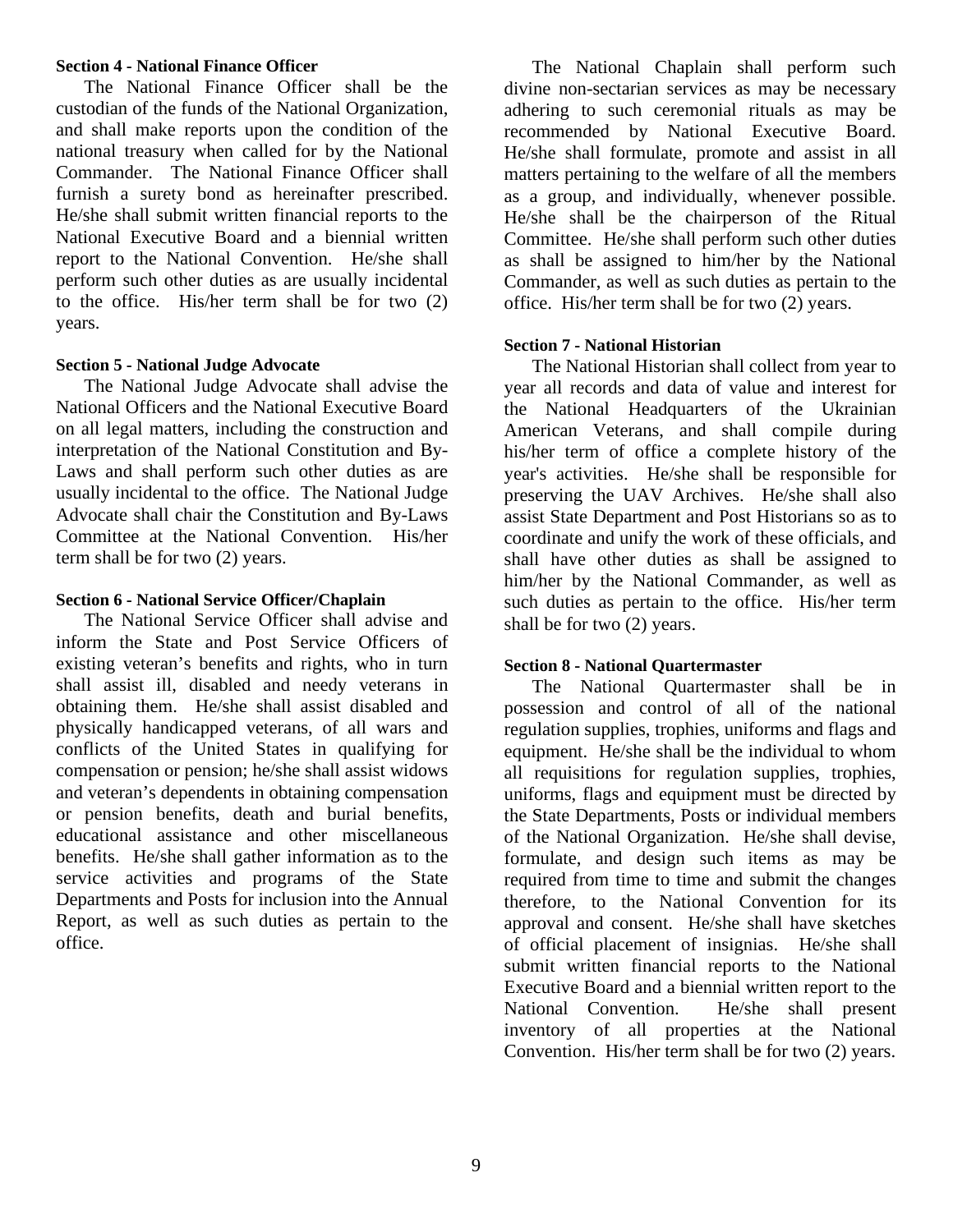#### <span id="page-9-0"></span>**Section 9 - National Welfare Officer**

The National Welfare Officer is responsible for the administration and supervision of the welfare fund. He/she shall keep the fund in a separate bank account and shall keep a financial record of all financial transactions. He/she shall submit written financial reports to the National Executive Board and a biennial report to the National Convention. The Welfare Officer shall review all claims submitted by Post Commanders and take the necessary steps as specified in the Constitution and By-Laws of the National Welfare Fund. His/her term shall be for two (2) years.

#### <span id="page-9-1"></span>**Section 10 - National Scholarship Officer**

The National Scholarship Officer is responsible for the administration and supervision of the National Scholarship Fund. He/she shall keep the fund in a separate bank account and shall keep a financial record of all financial transactions. He/she shall submit written financial reports to the National Executive Board and a biennial written report to the National Convention. The Scholarship Officer shall review all applications submitted by students and take the necessary steps as specified in the Constitution and By-Laws of the National Scholarship Fund. His/her term shall be for two (2) years.

#### <span id="page-9-2"></span>**Section 11 - National Public Relations / Publications Officer**

The National Public Relations/Publications Officer shall perform such duties as to develop favorable relations with the general public through the publication of information in the mass media regarding the activities of the Ukrainian American Veteran membership. He/she will attempt to create favorable public opinion. He/she shall inform the Ukrainians American Veterans of activities within the organization through the publishing of the National Newsletter "The UAV Tribune" and shall perform such other duties as are incidental to the office. His/her term shall be for two (2) years.

#### <span id="page-9-3"></span>**Section 12 – National Webmaster**

The National Webmaster shall be responsible for the maintaining and updating the official UAV Website. This includes but is not limited to: Assuring that we are registered with the domain name [www.uavets.org](http://www.uavets.org/) ; assuring that we keep our contract with our chose Internet provider active; posting of UAV and/or Ukrainian related material to the website; assuring that all material posted to the website conforms to the integrity/correctness of the Ukrainian American Veterans, Inc. (Any questions on integrity/correctness are to be discussed with the National Commander and if necessary with the Executive Board.); resolution of any and all technical problems associated with the website; responsible for the design or the website; and assure that any graphics or other work (pages, coding, etc.) and associated costs created for the website not performed by the UAV Webmaster are to be approved by the Executive Board prior to its creation; and shall perform such other duties as are incidental to the office. His/her term shall be for two (2) years.

#### <span id="page-9-4"></span>**Section 13 - National Provost Marshal**

The National Provost Marshal shall be responsible for maintaining order, preserving property and checking the facilities for safety at all National Conventions, meetings of the National Executive Board and such other duties as are assigned to him/her by the National Commander and as usually pertain to the office. His/her term shall be for two (2) years.

#### <span id="page-9-5"></span>**Section 14 – National Monument Officer**

The National Monument Officer is responsible for the administration and supervision of the National Monument Fund. He/She shall keep the fund in a separate bank account and shall keep a record of all financial transactions. He/She shall submit financial reports to the national convention.

The National Monument Committee shall consist of five members: the UAV National Commander .a representative from the Ukrainian Orthodox Church of the USA, the UAV New Jersey State Commander, and any additional members as needed to be appointed by the National Monument Officer. The term of office shall be two years.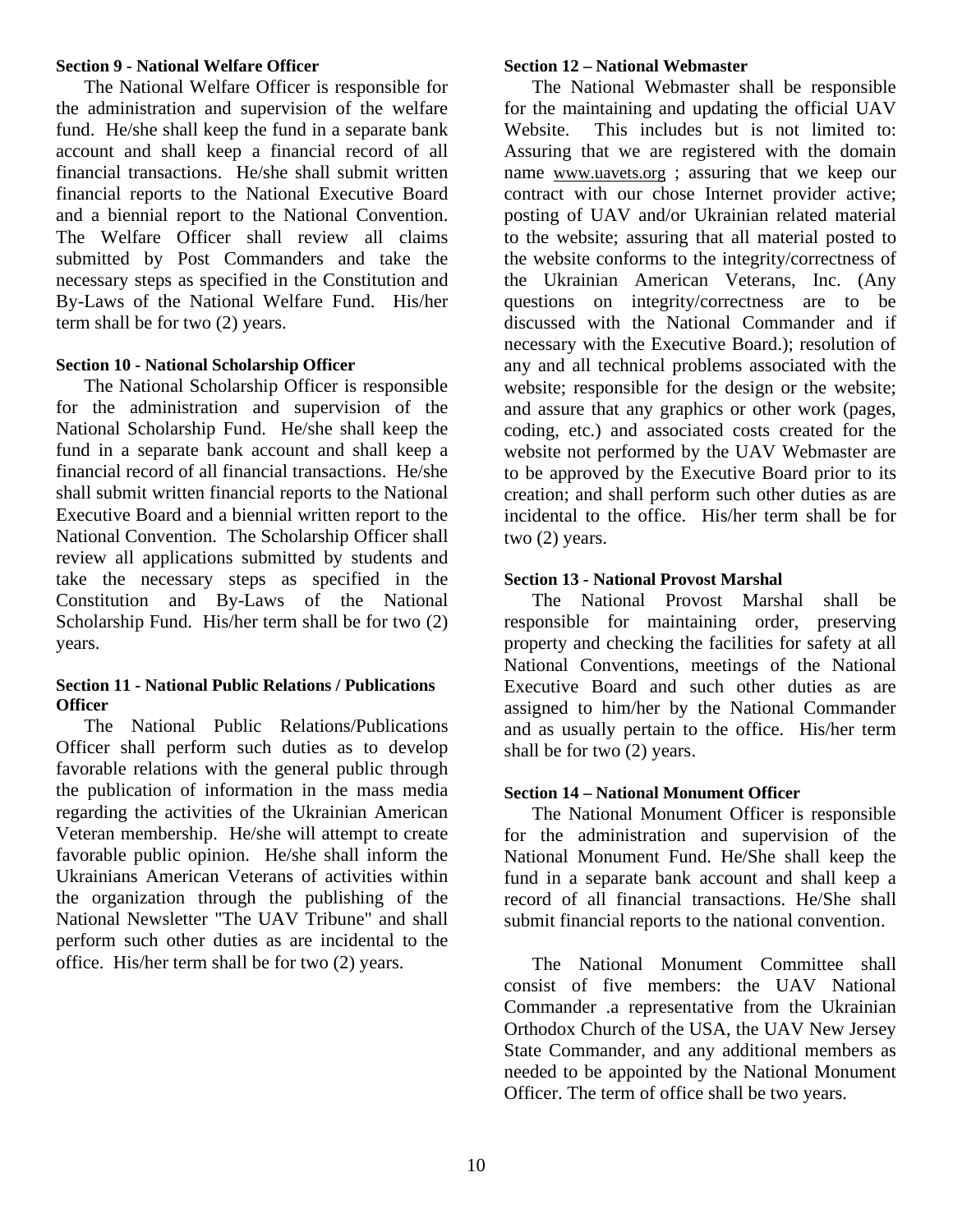The National Monument Committee shall be responsible for collecting and dispensing funds for the maintenance of the National Monument as specified in the Constitution and By-Laws of the Monument Committee.

# **ARTICLE IV Uniforms**

#### <span id="page-10-1"></span><span id="page-10-0"></span>**Section 1 – National Commander**

The National Commander and all Past National Commanders shall wear gold crown and gold peak caps.

#### <span id="page-10-2"></span>**Section 2 – National Executive Board**

Members of the elected National Executive Board shall wear royal blue crown and gold peak caps during their term in office.

#### <span id="page-10-3"></span>**Section 3 – State Department**

State Department members shall wear white crown and white peak caps with blue letters and blue border trim during their term in office.

#### <span id="page-10-4"></span>**Section 4 - Members**

All members of the Ukrainian American Veterans, Inc. shall wear a royal blue crown and royal blue peak cap, except when in office as noted above.

#### <span id="page-10-5"></span>**Section 5 - Uniform**

- a) Veteran cap, white shirt with navy blue tie, gray trousers/skirts, solid black socks and black footwear, navy blue blazer with brass buttons and UAV emblem on the lapel pocket, is the official uniform of the Ukrainian American Veterans, Inc.
- b) The option of wearing an embroidered shirt is at the discretion of the Post for Post activities.
- c) The summer weather uniform consisting of veterans cap, short sleeved white military/police style shirt with the American flag patch on the right shoulder and the UAV Crest on the left shoulder, and gray trousers/skirts is the official summer uniform of the Ukrainian American Veterans, Inc.
- d) Veteran cap, navy blue tie and UAV emblem to be purchased from Quartermaster only, to ensure uniformity of color and look.

# **ARTICLE V Membership**

#### <span id="page-10-7"></span><span id="page-10-6"></span>**Section 1 – Membership Application**

Application: Any person eligible for and desiring membership in the Ukrainian American Veterans, Inc. shall fill out and sign UAV application form. The Post Commander to which application is made will retain a copy of the application in the post files and send the original application to the National Vice Commander. The National Organization is to provide all membership application forms.

#### <span id="page-10-8"></span>**Section 2 – Membership Induction**

Induction: All persons applying for membership after being accepted and paying the requisite fees and dues must be inducted into the Post sponsoring him/her in the manner, form and style prescribed in the Rituals.

#### <span id="page-10-9"></span>**Section 3 – Membership Card**

Membership Cards: There shall be but one form of membership card, which shall be prescribed by the National Executive Board.

#### <span id="page-10-10"></span>**Section 4 – Post Membership**

No person shall be a member of more than one Post of the Ukrainian American Veterans, Inc. at the same time.

#### <span id="page-10-11"></span>**Section 5 - Expulsion**

No member who has been expelled by a Post shall be admitted to membership in another Post without the consent of the expelling Post, except where such consent has been sought and denied, said person may then appeal to the Executive Board of the Department of the expelling Post for such consent and shall be ineligible for membership until such consent is granted.

#### <span id="page-10-12"></span>**Section 6 - Appeals**

Any member expelled from a Post may appeal in writing from such expulsion to the Executive Board of the State Department of said Post and if appeal is denied such person may then appeal, in writing, to the National Executive Board, whose decision shall be final. If there is no State Department then said appeal can be made directly to the National Executive Board.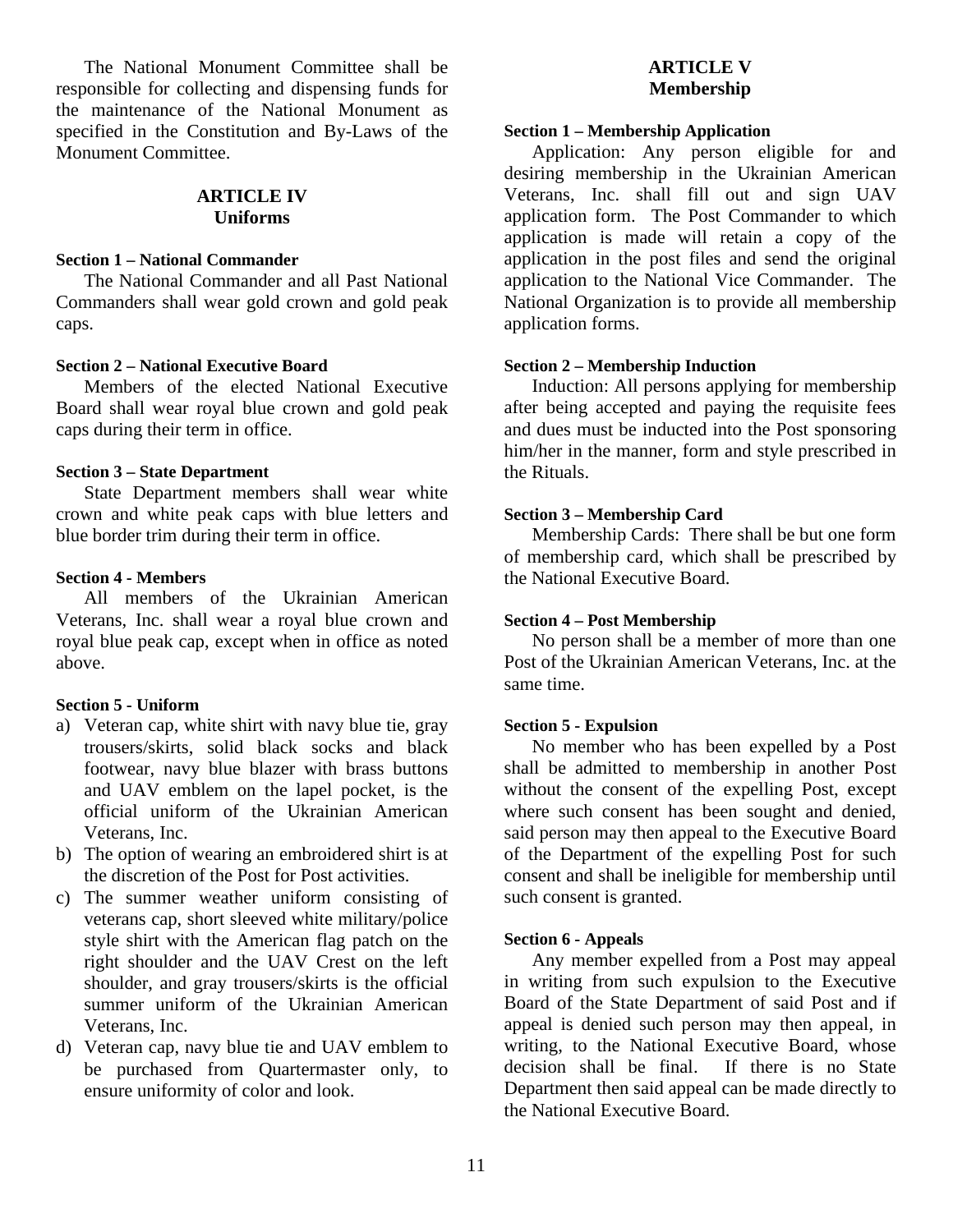#### <span id="page-11-0"></span>**Section 7 - Exemptions**

- a) Any member in good standing in his/her respective Post or member-at-large, who is called back into the Armed Services of the United States or who has voluntarily entered said Armed Services, shall be considered as a member in service of good standing with his/her Post and The Ukrainian American Veterans, Inc. without payment of dues. Such members in service shall pay the current dues within six (6) months after being honorably discharged or honorably separated from said Armed Forces in order to reactivate his/her membership.
- b) 100% military disabled veterans are exempt from dues.
- c) Veterans who have attained the age of 90 years old are exempt from payment of annual dues.
- d) The Post Commander has the discretion to waive a member's annual dues if said member's ability to pay becomes impaired.

#### <span id="page-11-1"></span>**Section 8 - Transfer**

Any member in good standing in a Post may transfer to another Post, and shall be entitled to a certificate from his/her Post stating his/her membership and the duration thereof.

#### <span id="page-11-2"></span>**Section 9 – Social Members**

Any Post of the Ukrainian American Veterans, Inc. is permitted to have social members, who shall be those persons who do not qualify for membership under this Constitution and By-Laws. Such persons may not become members of the Ukrainian American Veterans, Inc. nor be eligible for or to any rights or benefits there under. Social members pay dues to the Post but have no voting rights.

#### <span id="page-11-3"></span>**Section 10 – Honorary Members**

Honorary members are exempt from paying dues and have no voting rights.

#### **ARTICLE VI**

# <span id="page-11-4"></span>**Rules of Procedure for Discipline of Members**

# <span id="page-11-5"></span>**Section 1 - Priority**

a) Each Post shall be the judge of its own members' disciplinary action subject to the provisions of the National Constitution and By-Laws.

- b) Charges between members of different Posts within a given state may be heard by the State Department Executive Board. The State Department shall handle the matter of discipline of its own officers.
- c) Charges between members of different Posts in different states shall be heard by the National Executive Board. The National Executive Board shall handle the matter of discipline of its own officers.
- d) No member or officer shall be disciplined until given a fair trial as outlined in Section 2. All echelons (Post, State and National) shall conduct judicial hearing as outlined under Section 2.

#### <span id="page-11-6"></span>**Section 2 - Judicial Procedure**

Members may be censured, reprimanded or expelled from the Ukrainian American Veterans, Inc. only upon a proper showing of due cause. Charges shall be based upon disloyalty, neglect of duty, dishonesty, or conduct unbecoming a member of the organization. All charges must be made under oath and in writing. No member shall lose his/her membership until given a fair trial in the following form within the Post echelon:

- a) Written charges shall be filed under oath with the echelon Executive Board.
- b) The Executive Board shall appoint a committee of not less than five (5) members, mutually agreed to by both parties, to hear and determine and report back to the Executive Board. The hearing will be recorded and the echelon Commander shall be the presiding officer.
- c) A copy of the formal charges shall be served on the accused at least thirty (30) days prior to the hearing.
- d) The echelon Judge Advocate shall prosecute the charges
- e) The accused shall be confronted by his/her accuser who shall testify under oath.
- f) The accused may be represented by counsel.
- g) The committee referred to in paragraph "b" hereof shall render a decision of "for cause" or "no cause", which decision shall be submitted to the echelon Executive Board. The Executive Board, in the event of a decision of "for cause" shall censure, suspend, or expel the accused member; an officer may be removed from office.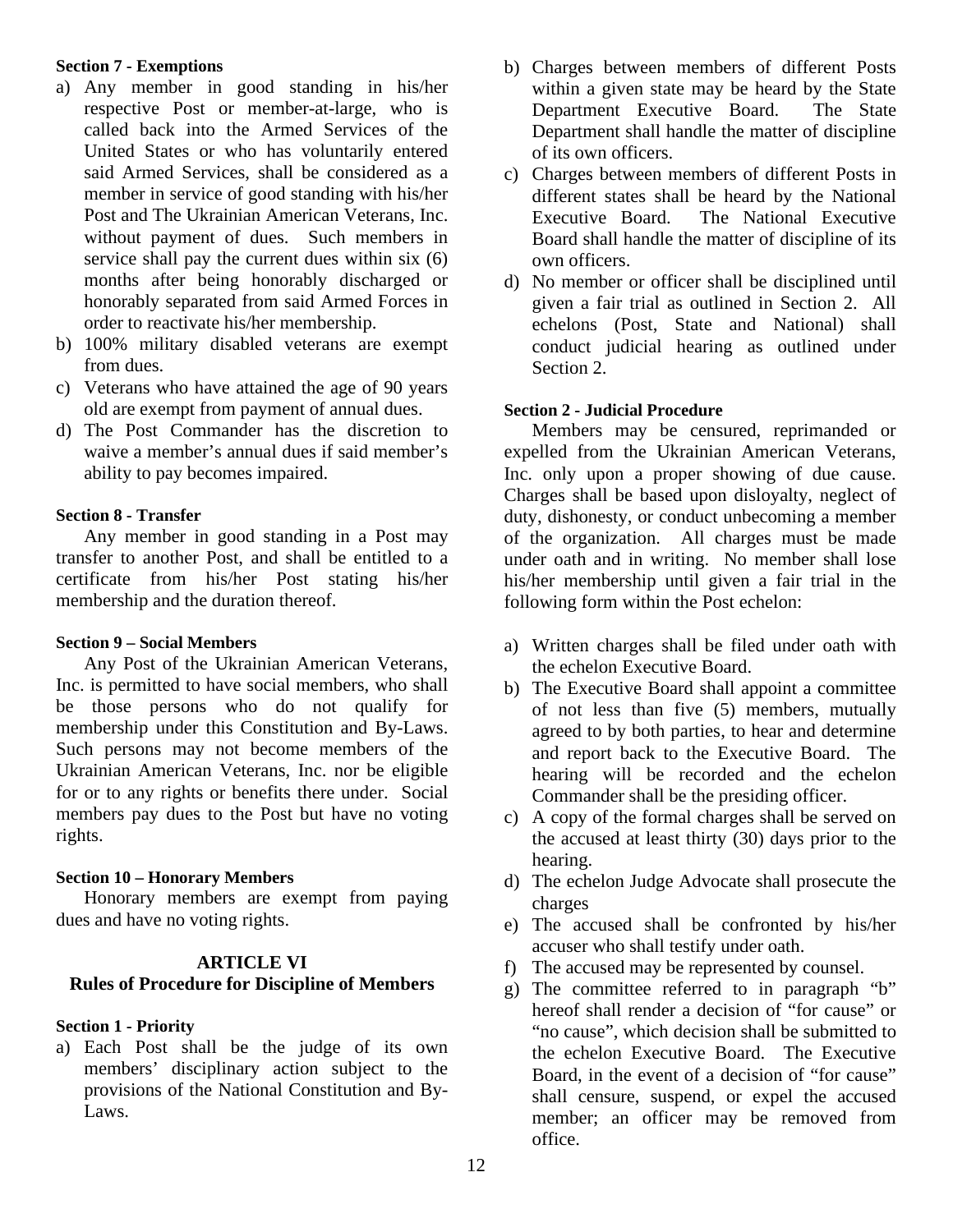h) In the event an echelon Commander or Judge Advocate is the subject of charges, the Senior Vice Commander (or the next ranking Executive Officer) shall take his/her place in judicial proceeding outlined in Section 2.

#### <span id="page-12-0"></span>**Section 3 - Right of Appeal**

The committee referred to in Section 2 (b) hereof shall render a decision of "for cause" or "no cause", which decision shall be submitted to the Executive Board. The Executive Board in the event of a decision of "for cause" shall censure, suspend or expel the accused member.

- a) Members (both accuser and accused) shall have the right to appeal all decisions to higher echelons. The order of judicial appeal will be as follows:
- b) Post Executive Board
- c) State Department Executive Board
- d) State Department Convention
- e) National Executive Board
- f) National Convention
- g) Members have the right to appeal to the highest level.
- h) All appeals shall employ procedures outlined under Section 2.
- i) Judicial decisions made at the National Convention shall be final.

#### <span id="page-12-1"></span>**Section 4 - Records**

All actions of the Post Executive Board must be forwarded to all higher echelons and the records of trial be forwarded to the National Judge Advocate for review.

#### <span id="page-12-2"></span>**Section 5 – National Executive Board**

Such decisions may be affirmed, modified or set aside by the National Executive Board on the recommendation of the National Judge Advocate and notice of said action shall be sent to all lower echelons.

#### <span id="page-12-3"></span>**Section 6 - Appeals**

An appeal from a decision of "for cause" must be presented to the National Executive Board in writing within sixty (60) days from the date of the findings of the fact.

#### <span id="page-12-4"></span>**Section 7 – Witnesses, Testimony and Evidence**

The National Executive Board shall have the power and right to require witnesses, additional testimony and evidence to assist it in arriving at a decision.

#### <span id="page-12-5"></span>**Section 8 – National Executive Board Members**

The National Executive Board shall handle the matter of discipline of its own officers and State Department Commanders. Persons subject to such disciplinary action may appeal to the next National Convention.

# <span id="page-12-6"></span>**ARTICLE VII Rules And Procedures For The Discipline of Posts/State Departments**

#### <span id="page-12-7"></span>**Section 1 - Readmission**

In the event that a member Post/State Department shall withdraw from the Ukrainian American Veterans, Inc. and subsequently requests re-admittance into the National Organization, said Post/State Department must submit an application for re-admission in writing together with a per capita tax based on membership either as of the time of withdrawal, or time of application for reinstatement, whichever is greater. Said Post/State Department may then be represented at the next following National Convention without vote and without the power to run any of its delegation for national office. Upon approval or re-admission by the convention body, said Post/State Department will be reinstated, PROVIDED that their convention delegation shall have no vote or the power to run any of its delegation for national office at that, or the next following National Convention.

# <span id="page-12-8"></span>**Section 2 – Additional Requirement for Readmission**

The requirements of Section 1 hereof shall be applicable in all situations, PROVIDED, HOWEVER, that if a Post/State Department upon application for re-admission is able to show good cause for its prior withdrawal, and said cause has been investigated and substantiated by the National Executive Board, the Convention body shall have the discretion to remit or suspend the aforesaid penalties in whole or in part.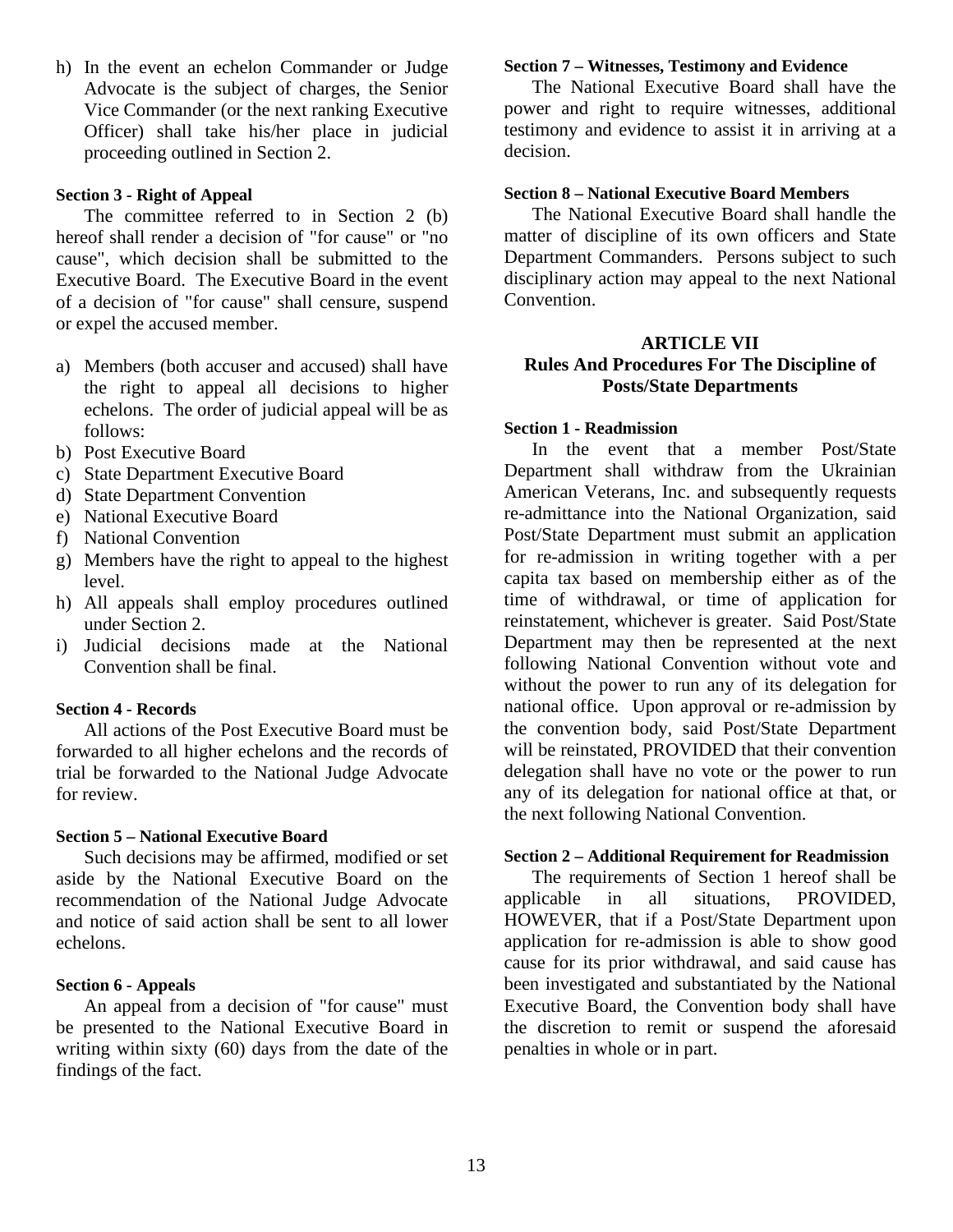#### <span id="page-13-0"></span>**Section 3 – Inactive Status**

It is further provided that any Post/State Department, or majority of members thereof, may at any time formally petition the National Executive Board in writing for an inactive status not to exceed the period of two (2) years, and if application for reinstatement is made before the expiration of that period, reinstatement shall be automatic and without penalty by the approval of the National Executive Board.

#### <span id="page-13-1"></span>**Section 4 – Disciplinary Action**

In the event of noncompliance or misrepresentation of the UAV National Constitution and By-Laws by any state department or post, that state department or post will be subject to possible disciplinary action including suspension or revocation of their state or post charter.

#### <span id="page-13-2"></span>**Section 5 – Detrimental Conduct**

No Post or state officer shall conduct himself / herself in a manner detrimental to the Ukrainian American Veterans Inc. For the good of the order, post or state officers shall not disparage or defame the UAV Inc. or its members.

# **ARTICLE VIII Inactive Posts**

#### <span id="page-13-4"></span><span id="page-13-3"></span>**Section 1 – Inactive Posts**

Upon recommendation from the National Executive Board, the National Convention may place a Post on "Inactive Status" when less than five (5) members remain on its roll or when the Post does not register and send per capita dues to the National Finance Officer for one (1) year.

#### <span id="page-13-5"></span>**Section 2 – Loss of Affiliation**

An Inactive Post shall in no manner hold itself out in its local community as an active Ukrainian American Veterans, Inc. Post affiliated with the National Organization.

#### <span id="page-13-6"></span>**Section 3 – Additional Steps**

With respect to the provisions of this Article, the National Executive Board shall take steps when circumstances demand to protect the integrity of the National Organization.

#### <span id="page-13-7"></span>**Section 4 Appeal**

Any National Executive Board action taken against a Post under this Article may be appealed by the Post at the next National Convention.

#### <span id="page-13-8"></span>**Section 5 - Qurom**

<span id="page-13-9"></span>An Inactive Post shall not be any factor in determining a quorum at a National Convention.

#### **ARTICLE IX Amendments**

#### <span id="page-13-10"></span>**Section 1 - Amendments to the By-Laws**

These By-Laws may be amended at any National Convention by a vote of two-thirds (2/3) of the total authorized delegates present and voting, PROVIDED a quorum is present.

#### <span id="page-13-11"></span>**Section 2 – Amendment Proposals**

A Post or State Department must submit their proposed amendments to the National Judge Advocate at least sixty (60) days before the National Convention. The National Judge Advocate shall prepare and present to the Constitution and By-Laws Committee of the National Convention such recommendations made by Post and State Commanders for discussion, and if merited, presentation before the delegates of the National Convention for a vote.

#### <span id="page-13-12"></span>**Section 3 - Voting**

A proposed amendment submitted by the Constitution and By-Laws Committee to the Convention shall require a majority vote of the delegates present for adoption.

# **ARTICLE X Parliamentary Procedure**

<span id="page-13-13"></span>Roberts Rules of Order, Newly Revised 2020 - 12th Edition, shall be the final authority in any case not covered either in the Constitution or the By-Laws.

2021 reprinting includes all changes and revisions up to and including the 74th National Convention of the Ukrainian American Veterans held in Quantico, Virginia, 22-23 October 2021.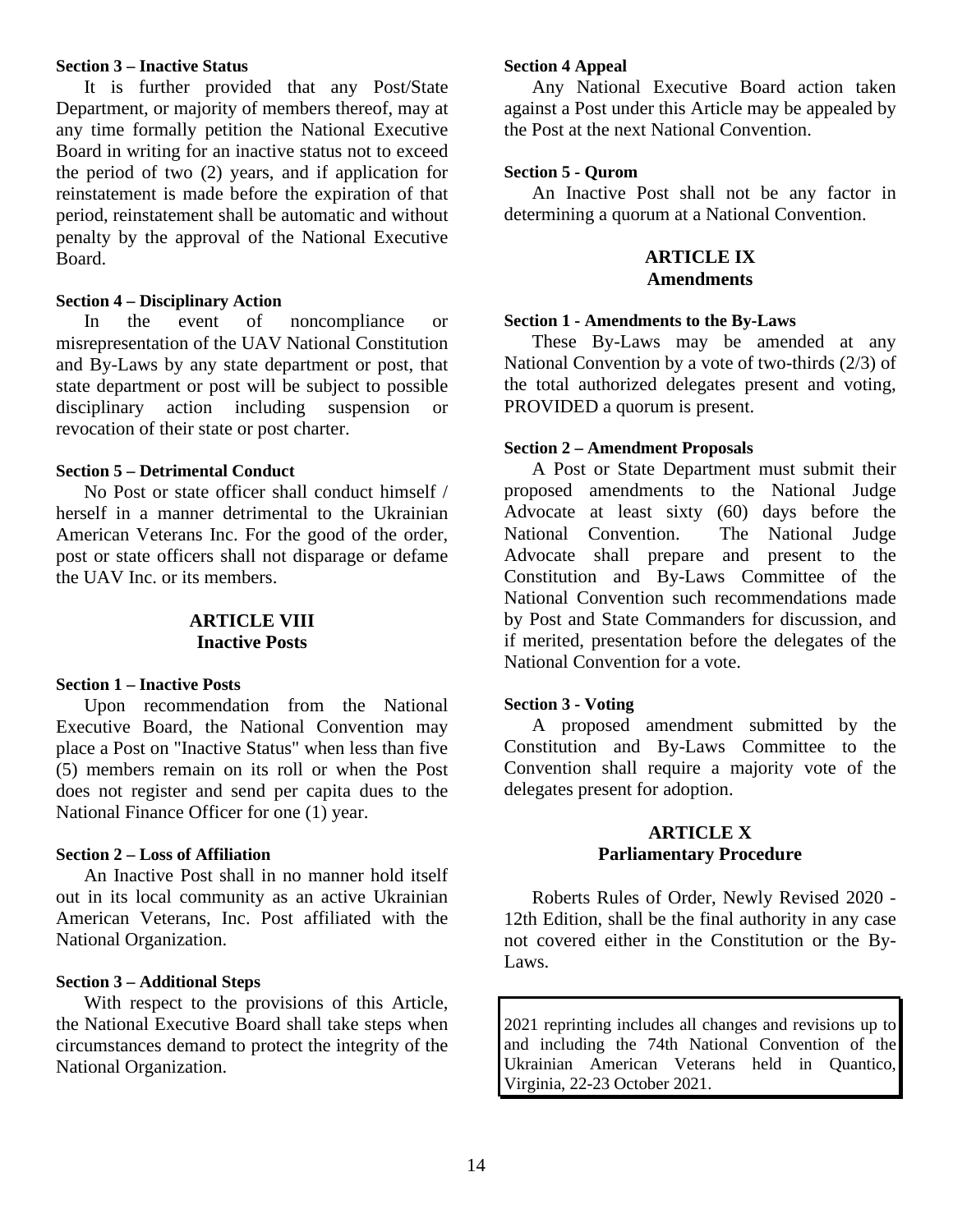# **Table of Contents**

<span id="page-14-0"></span>

| <b>Table of Contents</b> |  |
|--------------------------|--|
|                          |  |
|                          |  |
|                          |  |
|                          |  |
|                          |  |
|                          |  |
|                          |  |
|                          |  |
|                          |  |
|                          |  |
|                          |  |
|                          |  |
|                          |  |
|                          |  |
|                          |  |
|                          |  |
|                          |  |
|                          |  |
|                          |  |
|                          |  |
|                          |  |
|                          |  |
|                          |  |
|                          |  |
|                          |  |
|                          |  |
|                          |  |
|                          |  |
|                          |  |
|                          |  |
|                          |  |
|                          |  |
|                          |  |
|                          |  |